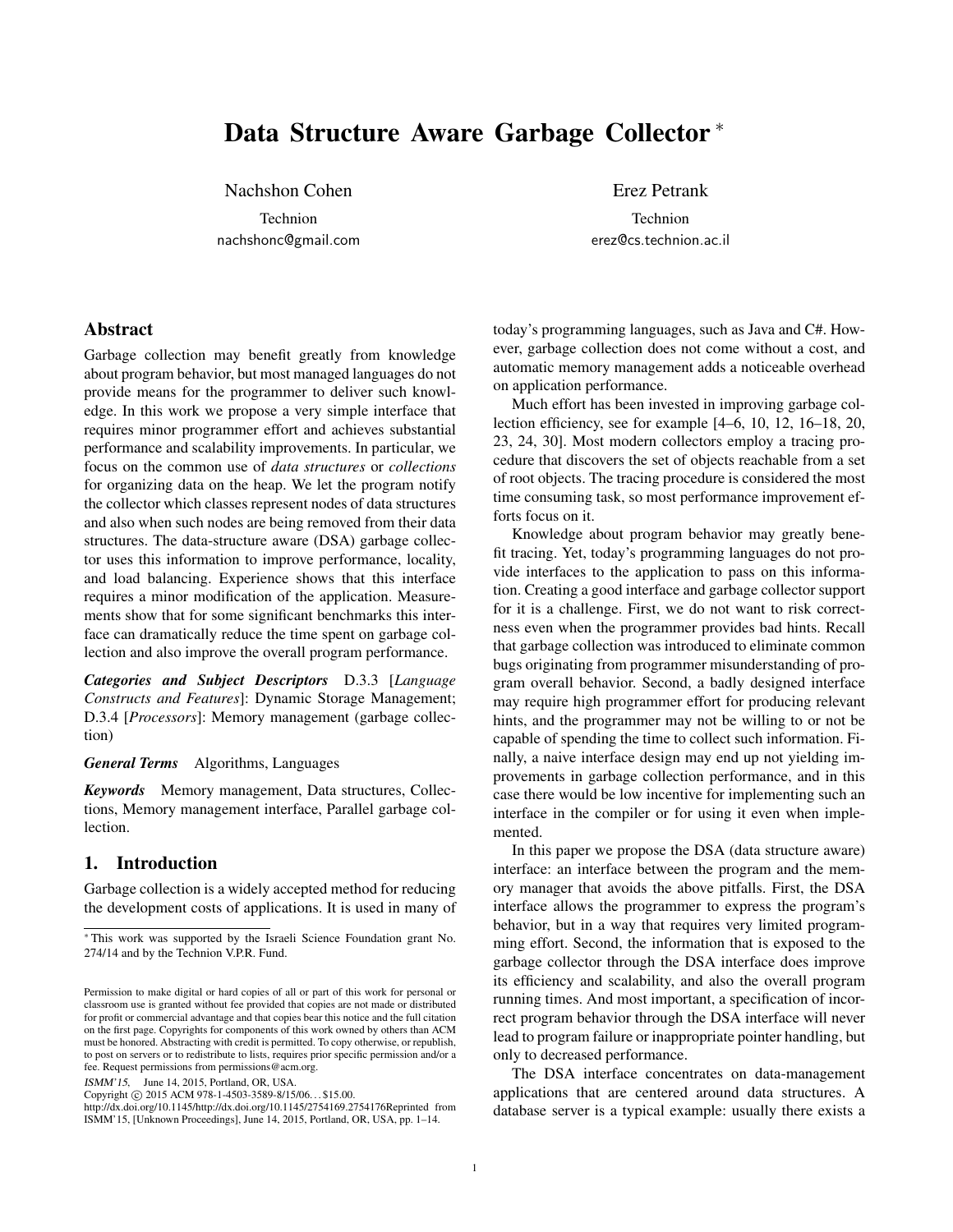single data structure that represents a table (e.g., a balanced tree) and the database data is stored in these tables. Although there might exist several tables in the database, each table is typically an instance of the same tree. An example benchmark in this category is HSQLDB of the DaCapo benchmark suite 2006. Cache applications such as KittyCache also fall into this category. A cache application reduces accesses to a resource (e.g., the network or a database) by caching frequently accessed data. A typical cache implementation places all items in a single (large) hash table. An additional example of applications that can be improved by the proposed interface is the set of applications that deal with item management, e.g., a management application for a wholesale company, such as SPECjbb2005. Such an application tracks the number of items in each warehouse, the registered customers, and the orders being processed. A typical implementation would place items of the same kind in a data structure (a hash table or a tree). While the application may use several instances of such data structure, they typically all share the same main node class.

Applications of the above categories share two useful properties from a memory manager point of view. First, a large fraction of the objects are accessible only via a dominant data structure. Second, removing an item from the data structure is a well defined operation; the programmer actively selects an item and removes it. While it is not correct to assume that a removed item is unreachable and can be reclaimed, it *is* safe to assume that an object is *not* reclaimable before it is removed from a (reachable) data structure. This is the property that we exploit in the proposed interface.

On the other end of the DSA interface there is a DSA memory manager that benefits from the information passed by the program through the DSA interface. The DSA memory manager that we present allocates nodes of the data structure separately from the rest of the heap. This provides additional locality for the data structure. The DSA memory manager assumes that nodes in the data structure are alive unless they were declared as deleted. It uses this knowledge to improve garbage collection efficiency. Furthermore, placing all data structures together may improve locality of reference beyond just reducing the time spent on garbage collection. In fact, improved performance (beyond reduced collection times) is visible in all the programs we evaluated.

The developers may fail to report the removal of a node from the data structure. Such missing information about node removal is taken care of by an additional mechanism of the DSA that can reclaim such nodes. On the other hand, wrong hints provided by the program, i.e., notifying the collector that objects are deleted from the data structures while they are not, will never cause the garbage collector to reclaim a reachable object. However, it may cause the garbage collection to perform additional work and thus hurt performance, and temporarily increase the space overhead.

The DSA interface is not beneficial to all programs, as some may not use a major data structure to hold a significant fraction of its data. It is therefore important to ensure that a JVM using the interface does not claim a noticeable overhead of applications that do not use the interface. The design we propose only requires an overhead of one conditional statement in the class loader and a second conditional statement in the beginning of a GC cycle; evaluation shows (as expected) that the overhead in this case is negligible.

A typical use of data structures makes the application of the DSA interface even easier. Many programs use library implementations of data structures to organize their data. If the program chooses to use a library implementation that employs the DSA interface, then the developer needs to do very little to gain the DSA benefits. The library implementation will declare the relevant class as an appropriate data structure and will issue remove notifications to the interface. The one thing that the developer should take care of is to notify the interface when the entire data structure becomes unreachable, as discussed in Subsection 6.1.

We implemented the DSA memory manager in the Jikes-RVM [2] environment. We also modified several common data structures from the *java.util* package to support the DSA interface. We then evaluated the DSA memory manager on the KittyCache program [19], the pseudo SPECjbb2005 benchmark [27], the HSQLDB benchmark from the DaCapo suite 2006, and the JikesRVM itself.

For KittyCache [19], a garbage-collection-aware version required modifying 8 lines of the program code. These changes yielded a 40-45% improvement in GC time and a 4-20% improvement in overall running time (depending on the heap size and GC load). For the pseudo SPECjbb2005 benchmark, a garbage-collection-aware version required modifying four lines of code, and yielded a 24-28% improvement in GC time and a 2.8-6% improvement in the overall running time. For the HSQLDB benchmark, we modified three lines of code to obtain a 75-76% improvement in GC time, and a 31-32% improvement in overall running time. Finally, modifying the Jikes implementation to use a data-structure aware garbage collection required the modification of 8 lines of the Jikes code. These modifications were tested for runs of the DaCapo 2009 benchmark suite and yielded, on average, a 11-16% improvement in GC time and a 1-2% improvement in the overall running time. This experience shows that the DSA method is applicable for various kinds of applications and it may yield a significant improvement with a small modification effort, where applicable. We did not see a performance degradation in cases where the DSA was not applied.

*Organization* In Section 2 we provide some background and definitions. In Section 3 we present an overview of the DSA interface and the DSA memory manager. In Section 4 we define the DSA interface and the interaction between the application and the garbage collection. In Section 5 we de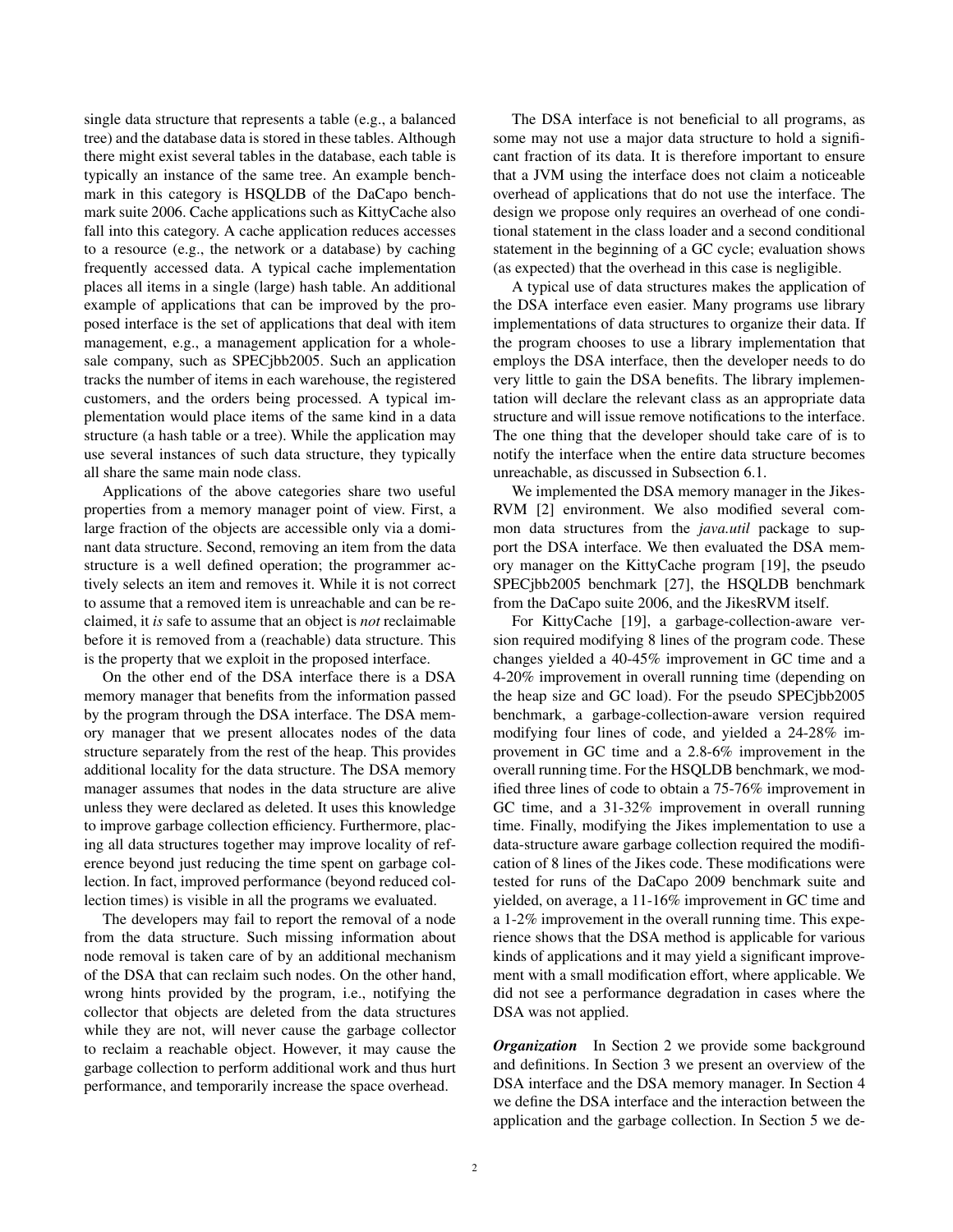scribe the details of the DSA memory manager and discuss its benefits. In Section 6 we explain the requirements from the programmer. In Section 7 we describe an adaptation of the DSA algorithm for incorporating it into the implementation settings of the highly efficient Immix memory manager [6]. We present our performance results in Section 8, discuss some related work in Section 9, and conclude in Section 10.

### 2. Background and Preliminaries

#### 2.1 Tracing Garbage Collectors

Many garbage collector algorithms employ at the heart of the collection procedure a tracing routine, which marks every object that is reachable from an initial set of roots. The tracing routine typically performs a graph traversal, employing a mark-stack which contains a set of objects that were visited but whose children have not yet been scanned. The tracing procedure repeatedly pops an object from the mark-stack, marks its children, and inserts each previously unmarked child to the mark-stack. The order by which objects are inserted and removed from the mark-stack determines the tracing order. The most common tracing orders are DFS (depthfirst search) for a LIFO mark-stack, and BFS (breadth-first search) for a mark-stack that works as a FIFO queue.

While tracing is easy to understand and implement, tracing the whole heap efficiently is a more challenging task. In large applications, the heap contains hundreds of millions of live objects, spread over several GBs of memory. We now review some of the challenges in the current tracing procedures.

*Work Distribution* With the wide adoption of parallel platforms, the ability to utilize several processing units to execute a garbage collection has become acute. However, a good work distribution is not trivial to achieve. In practice, each thread typically uses a local mark-stack, and synchronizes with other threads by a work-stealing mechanism or when too much (or too little) work becomes available in its local mark-stack. While these heuristic methods provide reasonable performance in practice, they are not optimal, and their performance depend on the actual heap shape. While typical heap shapes provide a more-or-less reasonable scalability, there exist extreme cases that seem inherently hard to parallelize. The simplest example of a shape that is difficult to parallelize is a long linked list. Such difficult heap shapes do occur in practice [3, 13, 26]. The ability of our newly proposed collector to work with nodes of a data structure allows the tracing to be independent of the heap shape and creates an embarrassingly parallel tracing with excellent scalability.

*Memory Efficiency: Locality* It is well known that the locality of tracing tends to be bad, as the heap is traversed in a non-linear order. In addition, most objects are small, but the CPU brings from memory the entire cache-line they reside on. If two objects that share a single cache line are traced

together, the pressure on memory is reduced, and efficiency increases. In the DSA memory manager, we allocate data structure nodes separately. This substantially improves the locality of the tracing procedure.

*Mark-stack Management and Mark-stack Overflow* The mark-stack that is used to guide the heap traversal poses a trade-off for a tracing run. A large mark-stack uses more cache lines, more TLB entries and implies more time spent on cache misses. On the other hand, a small mark-stack may cause a mark-stack overflow, which implies a large overhead. When the mark-stack overflows, it is possible to restore its state using an additional tracing over the heap. However, restoring the mark-stack is a very expensive operation, even if it happens just once in a collection cycle. Garner et al. [14] reported that mark-stack operations take 11%-13% percent of the trace. Dynamically allocated mark-stacks are sometimes used to handle such issues [4], but the management of these stack chunks has its own cost. The DSA memory manager reduces the use of mark-stacks in two ways. First, data structure nodes (that have not been removed) are not put in the mark-stack. Second, objects reachable from such data structure nodes are traced in a controlled manner in order to decrease mark-stack use.

### 2.2 Data Structure Nodes

Data structures are often implemented using *nodes*. These nodes are intended to abstract the data structure from the data itself, and allow data-structure algorithms to operate on abstract generic nodes, ignoring the specific data stored inside. Data is added to the data structure by allocating a new node that represents the data and inserting it into the data structure. Data is removed from the data structure by unlinking the node that represent the data from the data structure. Given this node-representation of data structures, the interface requires that the programmer specifies the classes used to represent data structure nodes and also specifies when the nodes are removed from the data structure. Many times a single node type (class) is used to represent the nodes of the data structure and so declaring a single class for the data structure suffices. Since a *remove* or a *delete* operation is typically a well-defined logical operation on nodes in the data structure, it is usually very easy to identify code locations in which a delete is executed. Again, many times there are very few such code locations that perform a delete and often the delete would happen in a single method of the data structure. These typical behaviors significantly simplify the programmer efforts for interacting with the DSA interface.

We emphasize the separation of data structure nodes and the stored data. In standard library data structure, the data structure node is a (private) internal class that is accessed only from within the data structure. The stored data, pointed to by data structure nodes, is used in an arbitrary (complex) manner by the program. For example, in the standard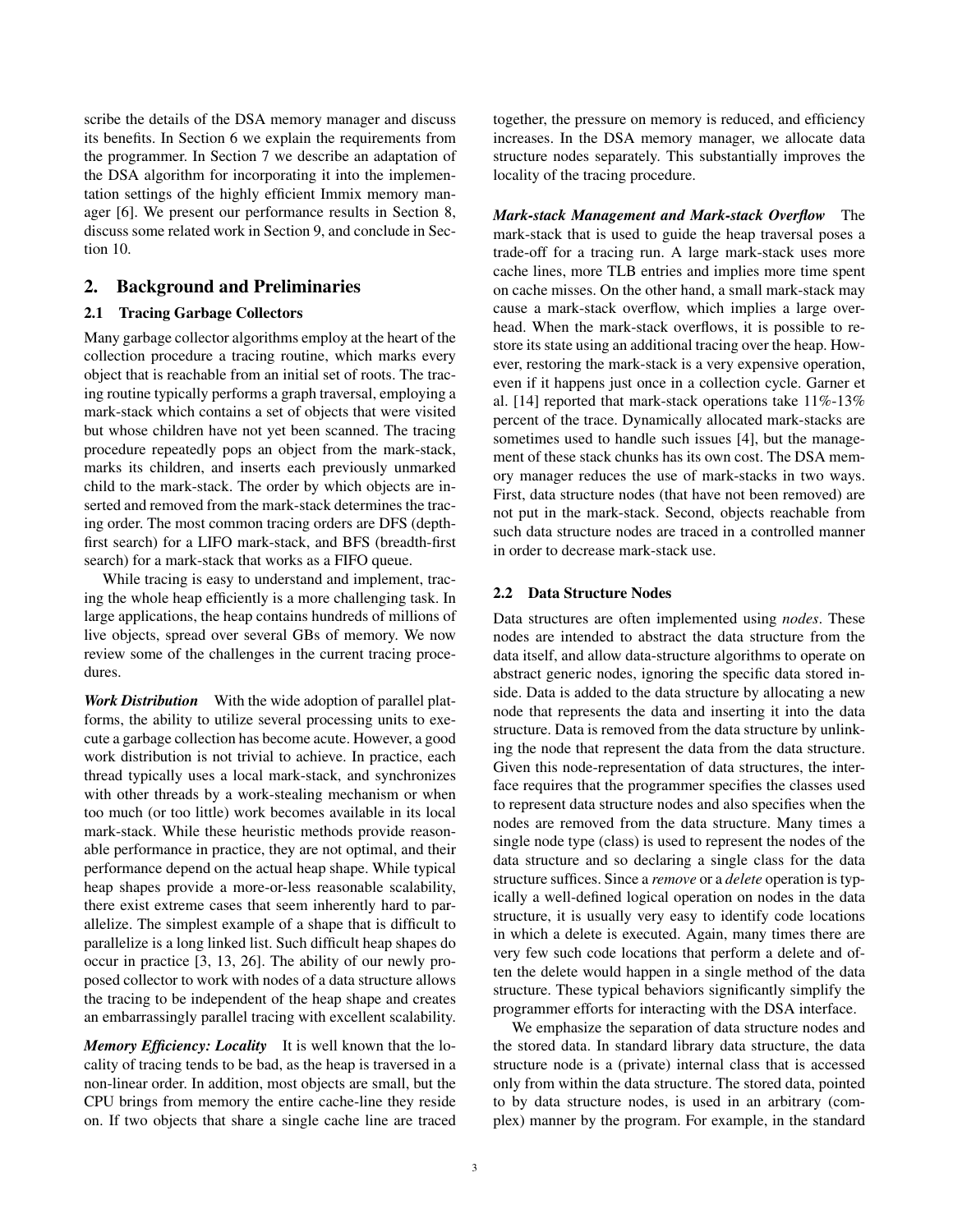(library) data structure java.util.HashMap <Integer,String>, the data structure node is HashMap.Entry.

### 3. Overview

In this section we provide an overview of the DSA interface and the corresponding DSA memory manager. We start by defining the life cycle of a node. An instance of a *node* class is first *allocated*, and then *inserted* to the data structure. Many times these two operations occur in close proximity, usually in the same function. At the application's request, the node is *removed* from the data structure. At some later point, the node becomes unreachable by the application threads, and is then *freed* or *reclaimed* by the garbage collector.

The DSA interface lets the programmer specify which classes represent data structure nodes. For a data structure to be treated as such by the DSA memory manager, the interface must be used to annotate the class in order to announce it as a data-structure node class. Allocating an instance of an annotated class implicitly notifies the memory manager that the allocated object will be inserted into the data structure. A second part of the interface is a new garbage collector function, denoted *remove*, which lets the program notify the garbage collector that a node is being deleted from the data structure. When a node is removed from the data structure, the programmer must explicitly call the memory manager's *remove* function. As a consequence, the node will later be de-allocated during a garbage collection cycle, but only after the node becomes unreachable from the program roots. We stress that a *remove*d node may still be reachable by the application, even after being deleted from the data structure. In this case, it will not be erroneously reclaimed. Sometimes a node is allocated for insertion to the data structure but the insertion fails and the node is discarded before even being added to the data structure. The programmer should be aware of such a case, and this node needs to be passed to the memory manager's DSA interface *remove* function.

The DSA memory manager allocates the data structure nodes on specially designated pages, and tracks for each node whether it was passed to the *remove* function. During a garbage collection cycle, the garbage collector assumes that a non-removed node is still a member of a data structure and hence is still alive. Therefore, the garbage collector can treat the remaining set of non-removed data structure nodes as additional roots; these nodes are marked as alive and their children are traced.

During a garbage collection cycle, the tracing procedure benefits from this large set of objects that are known to be alive and are co-located in memory. Moreover, there is no dependency between the tracing of the nodes in this set. Thus, we let each thread grab (synchronously) a bunch of pages, and traces all live nodes that reside on these pages and add their descendants to the mark-stack. Pages are traced locally by a single thread and in memory order of nodes; that is, co-located nodes are traced consecutively.

Memory order tracing improves locality since co-located nodes are traced together. It also allows hardware prefetching, which further reduces memory latency. Multiple threads benefit from the lack of dependency, leading to good work distribution with lightweight synchronization. The "normal" roots are traced by an unmodified tracing procedure, and may exhibit bad work distribution. A thread that runs out of nodes to trace in the regular trace can then turn to tracing data structure nodes, which are always available for tracing. This provides an excellent load balance between threads that might suffer from idle times in a traditional garbage collection tracing.

### 4. Memory Management Interface

In this section we define the DSA interface between the application and the memory manager. The DSA interface includes one annotation and two functions that the memory manager provides. The annotation signifies that a class' objects are used as data structure nodes. The first interface function is used to let the memory manager know that a node has been removed from the data structure. The second interface function should be used infrequently. It asks the garbage collector to perform an extensive cleaning collection to identify and reclaim all nodes that have been removed from the data structure without proper notification from the program. We next name and explain each of these interfaces.

The annotation provided to the program is the *@DataStructureNodesClass* annotation, which is applicable for classes only. By annotating a class as *@DataStructureNodesClass*, every instance of this class is considered a node of a data structure and assumed alive until the application notifies the memory manager that the node is removed (via the first interface function). We denote a class that is annotated by the *@DataStructureNodesClass* annotation as an *annotated class*, and an instance of an annotated class is denoted an *annotated object*.

The first interface provided to the program is the *remove* function. It is the responsibility of the programmer to make sure that every annotated object is passed to the memory manager's *remove* function after it is deleted from the data structure, so that the garbage collector may free this object. Failing to do so would result in a temporary memory leak, and may slow down the application (though not result in memory failure). Unlike the free function in C, the program may still reference an object that was passed to the memory manager's *remove* function.

The parameter passed to *remove* must be an annotated object. Often this can be checked at compile time. Otherwise, a runtime check can be used to trigger an adequate exception. It is not necessary to limit the number of times that the program calls *remove* with the same object. An annotated object that was passed to the memory manager *remove* function is referred to as an object that was *announced as removed*.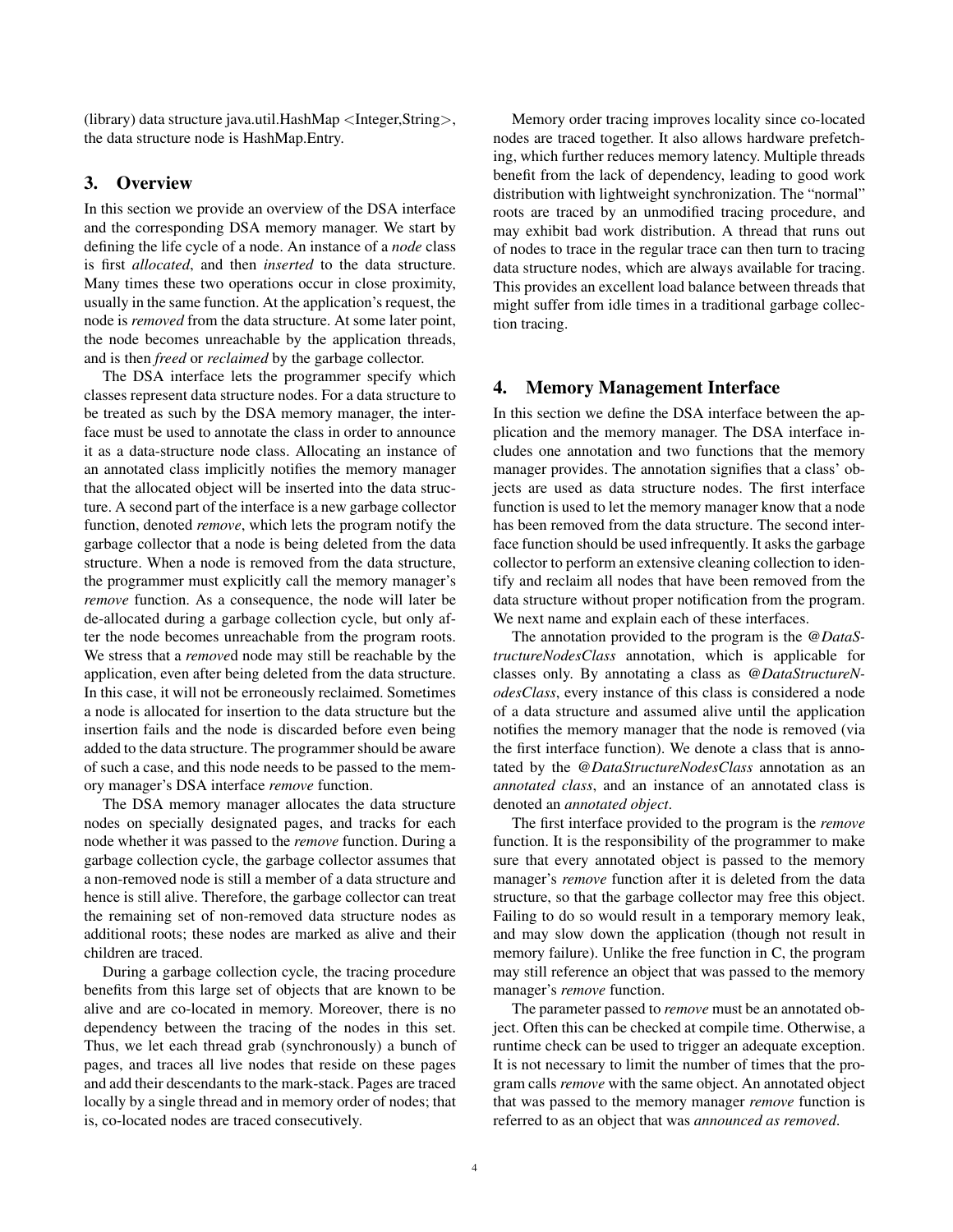A second interface function provided to the programmer is the *IdentifyLeaks()* function. This function is optional, and should be called infrequently or not at all. This function tells the collector that some objects may have been deleted from the data structure without a proper corresponding call to the collector's *remove* function. This may create memory leaks that this function is meant to solve (at a cost). A call to this function will make the next garbage collection cycle perform a full collection, which ignores knowledge about the data structures, finds and eliminates all such memory leaks.

The implementation of these functions is provided by the memory management subsystem of the virtual machine, and is described in Section 5.

### 5. The Memory Manager Algorithm

We now present the DSA memory manager algorithm that exploits the additional knowledge provided by the programmer via the DSA interface. The algorithm is presented as a modification over an existing memory manager algorithm, called the *basic* memory manager. For the current presentation we assume that the *basic* memory manager uses a mark sweep collection policy. Mark sweep collectors have a choice between keeping the mark bits inside the object or in a mark table aside from the objects. We assume that the *basic* collector places the mark bits in a side table which is a common choice for commercial collectors[4, 11], and fits well into our algorithm. In Section 7 we present a possible modification needed for running our algorithm on the high performance Immix collector, which places the mark-bits in the object header.

The dynamic class loader identifies classes annotated by the proposed *@DataStructureNodesClass* annotation. For each annotated class *A*, the class loader creates a memory manager for *A*'s objects. We call such a memory manager a *A memory manager* and we say that allocations of *A*'s objects are directed to the *A memory manager*.

The *A memory manager* holds a set of blocks (allocation caches) designated for the *A* objects. The *A* memory manager allocates on its designated blocks which are separate from the rest of the heap. Each such block is associated with a table denoted the *member-bit table*. The member-bit table has a bit for each object in the block, specifying whether the chunk is currently a member in the data structure. In fact this bit is set when the object is allocated and is reset to 0 when the *remove* function is invoked with this object. Note the linkage between the member-bit and the mark-bit that the garbage collector uses to mark objects reachable from the roots. When the member bit is on (and if the program properly reports membership to the collector through the interface) then we know that the object is reachable. On the other hand, when the member bit is not set, we know that it has been removed from the data structure, but it might still be reachable from the roots. Thus, having the member-bit set (and assuming proper use of the interface) implies that

|                | <b>Output:</b> Address of the newly allocated object of type A (DS) |
|----------------|---------------------------------------------------------------------|
|                | node)                                                               |
|                | 1 <b>if</b> allocation cache is empty <b>then</b>                   |
| $\overline{2}$ | A-allocator.getNonFullAllocationCache();                            |
| 3              | <b>if</b> all A allocation caches are full <b>then</b>              |
| 4              | basic.getEmptyAllocationCache();                                    |
| 5              | A-allocator.registerAllocationCache();                              |
| 6              | end                                                                 |
|                | 7 end                                                               |
| 8              | allocated = alloc $Cache$ alloc $();$ // same algorithm as          |
|                | basic but uses A allocation cache                                   |
| 9              | $memberBit(allocated) = true$                                       |
|                | 10 <b>return</b> allocated                                          |

### ALGORITHM 2: Remove

Input: Object object

- <sup>1</sup> if object type is not annotated then throw new Exception();
- $2$  memberBit(object) = false

the mark-bit can be set at the beginning of the trace. We denote a block that is used to allocate annotated objects (of a data structure) as an *annotated block*.

The *A memory manager* allocates objects just like the *basic* memory manager allocates objects. If *A*'s blocks are all full, an empty block is requested from the global pool of free blocks of the *basic* memory manager, and the allocation request is served from that block. Upon allocating an object, the *A* memory manager also sets the *member-bit* corresponding to the allocated object. The allocation procedure is presented in Algorithm 1.

During a call to *remove*, the memory manager clears the member-bit corresponding to the passed object. At that point the object may still be reachable as some threads may hold pointers to that node even when it is not in the data structure. The removal procedure is presented in Algorithm 2. The algorithm should be executed in an atomic manner, for example by using the CAS instruction.

The tracing procedure is presented in Algorithm 3. We now discuss it in detail. The first loop (Step 1) initializes the mark bits of data structure nodes (annotated objects) to their member bits. This means that an object that belongs to the data structure (and has its member bit set) is not scanned by the standard tracing procedure, since the trace ignores marked objects. We will give these objects a special treatment at the end of the trace in Step 7. This initial copying of the member bits into the mark bits is executed very efficiently as it can be performed at the word level rather than for each bit separately.

The barrier in Step 5 is used to prevent races between the unsynchronized access to the mark bits during the copying of the member bits at Step 2 and the synchronized access to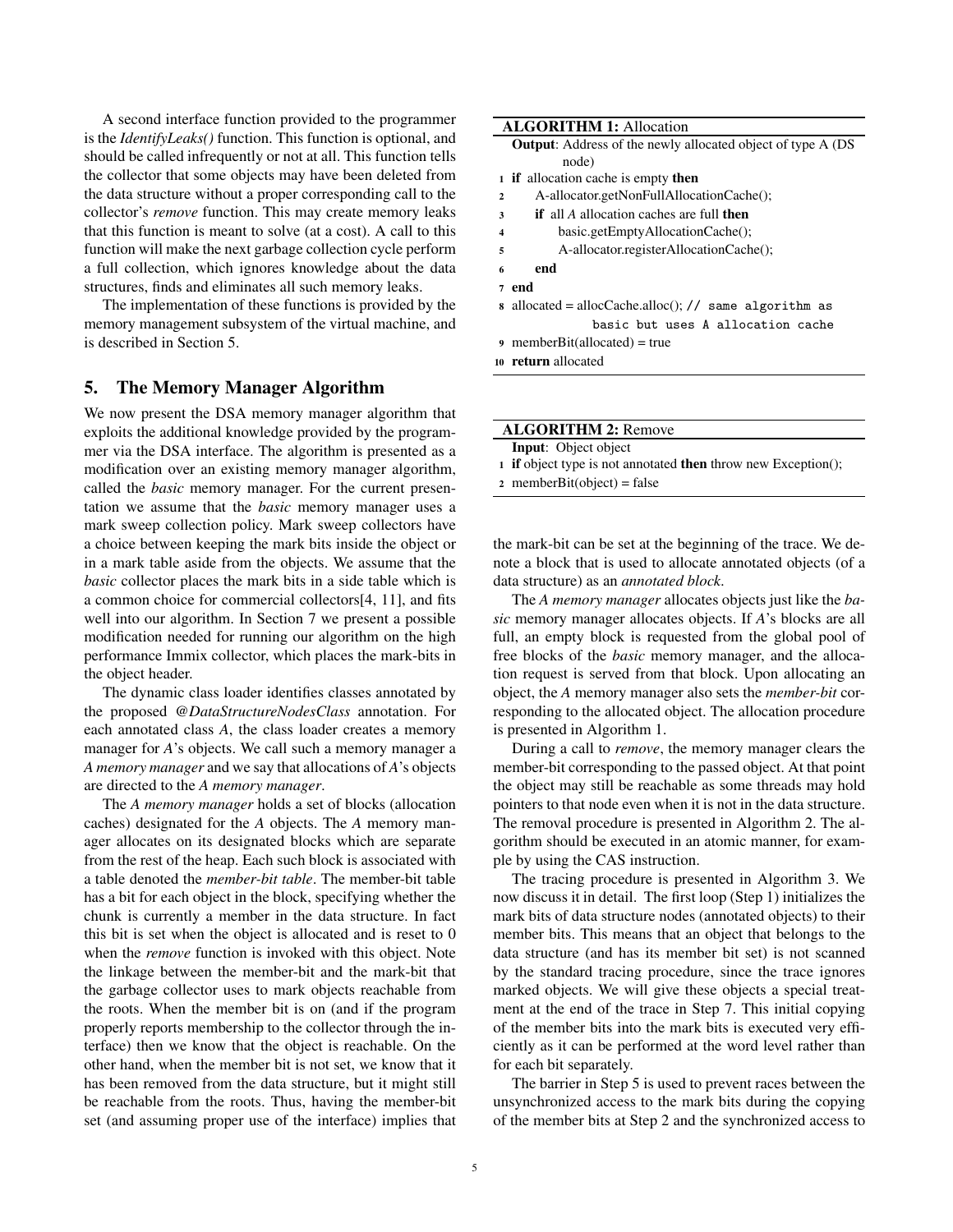|    | <b>ALGORITHM 3: Tracing procedure</b>                   |
|----|---------------------------------------------------------|
|    | 1 for each annotated block do                           |
|    | // marks live annotated nodes                           |
| 2  | Copy member-bit table to mark-bit table (block)         |
|    | 3 end                                                   |
|    | 4 roots locations = basic.collectRoots()                |
| 5  | $barrier(); //$ wait for other threads to finish        |
| 6  | basic.trace(roots locations) // trace using basic GC    |
|    | <b>7 for</b> each annotated block <b>do</b>             |
|    | // Trace annotated nodes                                |
| 8  | for each object in the annotated block do               |
| 9  | <b>if</b> member $Bit(object) == true$ then             |
| 10 | Push the object's unmarked children to the local        |
|    | mark-stack<br>end                                       |
| 11 |                                                         |
| 12 | <b>if</b> mark-stack size reaches a predetermined bound |
|    | then                                                    |
| 13 | Transitively trace local mark-stack.                    |
| 14 | end                                                     |
| 15 | end                                                     |
|    | 16 end                                                  |

the mark-bits at Step 6 during the marking of objects whose member bit are reset (announced as removed).

In Step 6 the trace procedure invokes the *basic* tracing procedure, which traces the root objects. A thread that exhausts its available work for this trace proceeds to work on data structure nodes (annotated objects) in Step 7. In Step 10 the children of each annotated object that has its member bit set are pushed to the local mark-stack. Once in a while, when the mark-stack gets filled beyond a predetermined bound, all objects in the local mark-stack are traced transitively.

The *basic* collector may provide parallelism for the original trace. However, parallelism can be limited by the heap shape or heuristics used. The scanning of the data structure nodes is embarrassingly parallel as we need to get their information from consecutive addresses in the memory. Work distribution for a multithreaded execution is done by dividing iterations of the for loop at Step 8 between threads. The granularity of work distribution can be as small as a single iteration per thread, or as large as several blocks per thread. Note that iterations can be executed in any order.

#### 5.1 Handling missed *remove* operations

The above description assumes that the programmer never forgets to report a deleted object. In this section we discuss a simple solution to leaks of annotated objects whose removal is not properly reported. We call an annotated object *leaked* if it is not reachable from the roots, but has not been announced as removed via the *remove* procedure. To reclaim such objects we can simply invoke the regular garbage collector on the entire heap. The garbage collection identifies all unreachable objects whose member-bit is set. It then reclaims these objects and resets their member-bit. A simple

implementation of this idea appears in Algorithm 4. This algorithm can be called when the garbage collection does not free enough space for required allocations, or following an explicit request by the application. The programmer may wish to call this procedure for example when a large data structure becomes unreachable and the programmer does not wish to announce the removal of each member object explicitly. Also, the programmer may invoke this procedure "once in a while" if the *remove* announcement are known to be inaccurate. It is also possible for the system to automatically invoke this procedure once every  $\ell$  collection cycles, for an appropriate  $\ell$ .

| <b>ALGORITHM 4: IdentifyLeak tracing procedure</b>              |
|-----------------------------------------------------------------|
| 1 roots locations = basic.collectRoots()                        |
| 2 basic trace (roots locations) //trace normally using basic GC |
| 3 barrier(); //wait threads to finish tracing                   |
| <b>4 for each annotated block do</b>                            |
| Member-bit table = member-bit table $AND$ mark-bit<br>5         |
| $table // if (member-bit=true and$                              |
| mark-bit=false) then member-bit:=false                          |
| end                                                             |

There is no need to modify other phases of the GC algorithm, e.g. sweep.

### 5.2 Performance Advantages over Standard Tracing

Next, we discuss the improvements of the DSA tracing algorithm over standard tracing algorithms that are not datastructure aware.

*Parallel Tracing and Work Distribution* The DSA collector can be easily parallelized with a good work distribution. The iterations in the loop of Step 8 can be executed in any order, and thus embarrassingly parallel. Furthermore, since the embarrassingly parallel Step 10 is executed after the standard tracing procedure, the excellent work distribution of Step 10 can aid a possible bad work distribution of the original algorithm. While some threads may be delayed by some unbalanced work, other threads need not wait, but can proceed with the data structure related work.

*Disentanglement of Bad Heap Shapes* The DSA garbage collector cleanly solves the complicated problem of data structures with deep heap shapes. Such data structures may harm parallel tracing [3, 13, 26], but if such structures are annotated using the DSA interface, then they can be parallelized even in the presence of many-cores. In fact, the existence of a large data structure with deep heap shapes will *improve* the scalability of the tracing, because imbalanced work distribution would be resolved by the starving threads switching to work on scanning the data structure.

*Locality* The tracing of data structure nodes in the DSA collector is executed in memory order rather than in an arbitrary order determined by object pointers in the heap.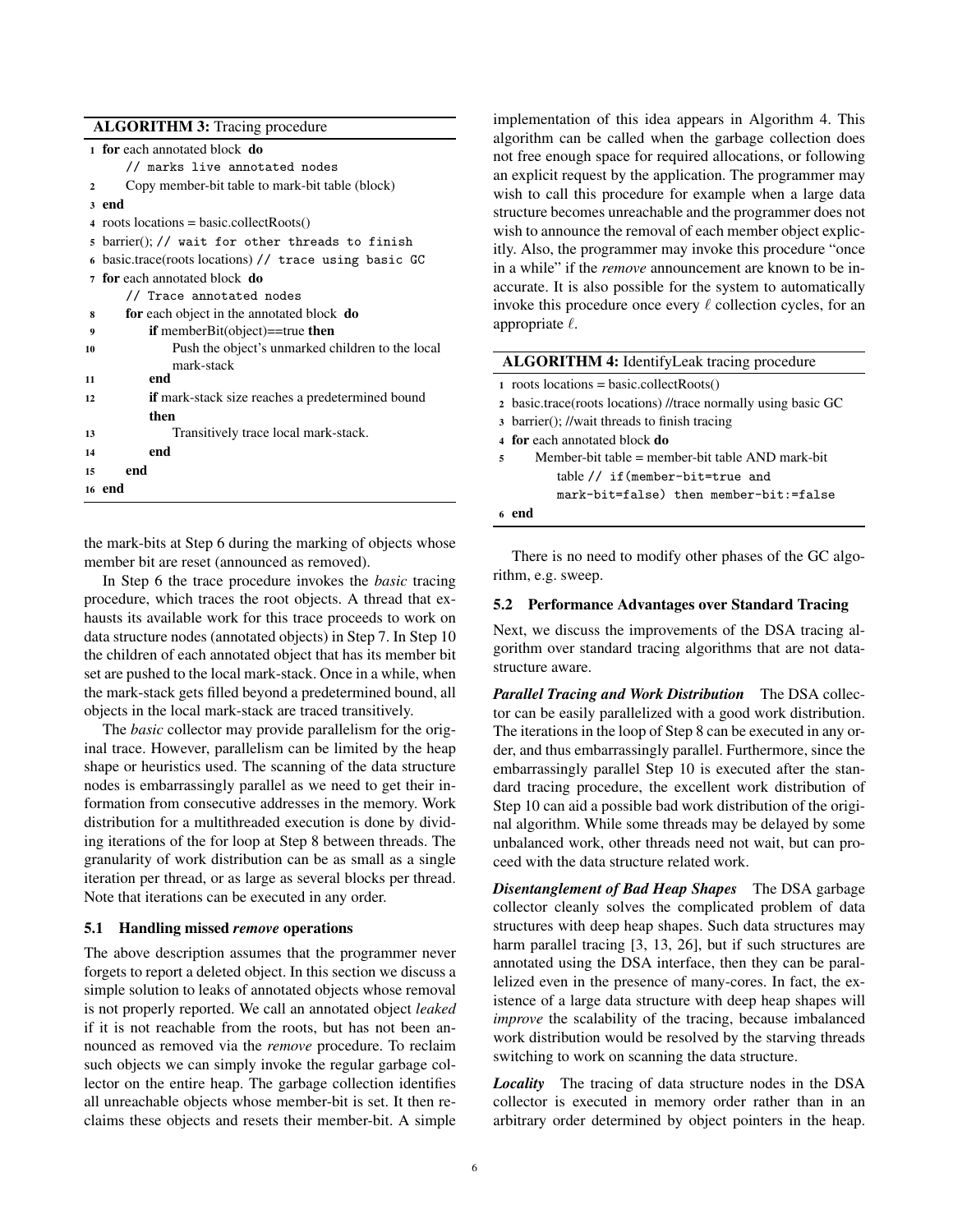Thus, locality of the tracing procedure and the ability of the hardware to automatically prefetch required data improve substantially. Two nodes that reside on the same cache line suffer only one cache miss, and TLB misses are similarly reduced.

*Mark-stack Management and Control* The mark-stack used in Step 6 of the DSA algorithm is expected to be smaller than the mark-stack used for the original trace. The (annotated) data structure nodes and objects reachable from them (only) will not appear in the mark-stack in the first stage of the algorithm in Step 6. Next, in the second stage at Step 7, the nodes inserted into the mark-stack are those that are reachable only from nodes of the data structure. Furthermore, when the mark-stack passes a predetermined limit, we trace the current list of objects before we add more to the stack. This is expected to provide smaller mark-stacks on average.

### 6. Programmer View

In this section we review the changes required in order for a programmer to use the DSA interface. We assume that the garbage collector in the runtime used supports the DSA interface. Given an existing program, the required changes are very lightweight. We separate the discussion to the design of data structures (which may be put in a library) and the use of data structures in a program. Let us start with the former.

#### 6.1 Data Structure Designer

The designer of library data structures and also programmers of ad-hoc data structures can add the interface for datastructure-aware garbage collector with a minor effort.

First, the programmer has to annotate the data structure nodes by the *@DataStructureNodesClass* annotation. Second, the programmer has to call the interface *System.gc.Data-StructureAware.remove(N)* method whenever a node *N* is removed from the data structure. We stress that calling the *System.gc.DataStructureAware.remove(N)* method does not free the object *N* but rather lets the garbage collector reclaim it later when the object becomes unreachable. Therefore one can call this method even if *N* is still used by the calling thread or other threads in the system.

Third, if the data structure contains a method for a massive delete of a set of nodes in the data structure or even the entire data structure, then every node should be passed to the memory manager's *remove* function, or alternatively the *IdentifyLeaks()* interface must be invoked.

Sometimes, the question whether a library data structure benefits from the DSA interface depends on the context. For example, a HashMap can be used in a context where it holds many items and is never entirely discarded, but it can also be used in another context where it holds a few items and is frequently discarded. The DSA interface is beneficial only in the former context. For such cases it is advisable for the designer of a library data structures to create two copies of each data structure: one with the DSA interface and one without. This allows users to use the garbage-collectionaware version of the data structure only when beneficial.

#### 6.2 Using a Library Data Structure

Programmers often invoke standard data structures whose implementation is provided in a library. We now discuss the requirements of a programmer that uses a data structure that supports the DSA interface. The only requirement of such a programmer is that he will be aware of the deletion of entire data structures. Usually, nodes are inserted into and removed from the data structures. But once the data structure is not needed anymore, the program may unlink it and expect the garbage collection to reclaim all its nodes. This is the case that requires extra care for the DSA memory manager since such nodes will not be reclaimed. To solve this, the programmer may either actively invoke Algorithm 4 using the IdentifyLeaks interface to reclaim the unreachable data structure nodes, or the programmer can delete all nodes from the data structure before unlinking it from the program roots.

If the library provides both a DSA and a non-DSA versions of the data-structure, the programmer needs to decide which version to use. A programmer may use both versions simultaneously in the same program.

#### 6.3 Some Experience with Standard Programs

To check how difficult and effective the use of the DSA interface is, we have modified KittyCache[19], pjbb2005[27], the HSQLDB benchmark from the DaCapo test suite [7], and the JikesRVM Java virtual machine[2]. We are not authors of the these programs; nevertheless, we discovered that the required modifications were easy and did not require a deep acquaintance with the programs involved.

In all our attempts to use the DSA interface, we only used it when the program had a substantial fraction of its data kept in a small number of data structures. We did not attempt to use the DSA with a large number of small data structures, and we believe that the overhead and fragmentation that such use will create will make it non-beneficial. Note that in general, when the use of DSA turns out to be non-beneficial for any application, it is possible to remove all overhead by simply not using it for that application.

*KittyCache* The KittyCache is a simple, yet efficient, cache implementation for Java. It uses the standard library ConcurrentHashMap for the cache data, and the standard library ConcurrentQueue to implement the FIFO behavior of the cache. In order to make KittyCache use GC-aware data structures we only needed to modify the library code of these two data structures and nothing in the KittyCache application itself. The changes to the library data structures are described in Subsection 6.4 below.

*pjbb2005* The SPECjbb2005 benchmark emulates a wholesale company, and saves the warehouses data in a standard HashMap. Again, to gain the advantages of the DSA inter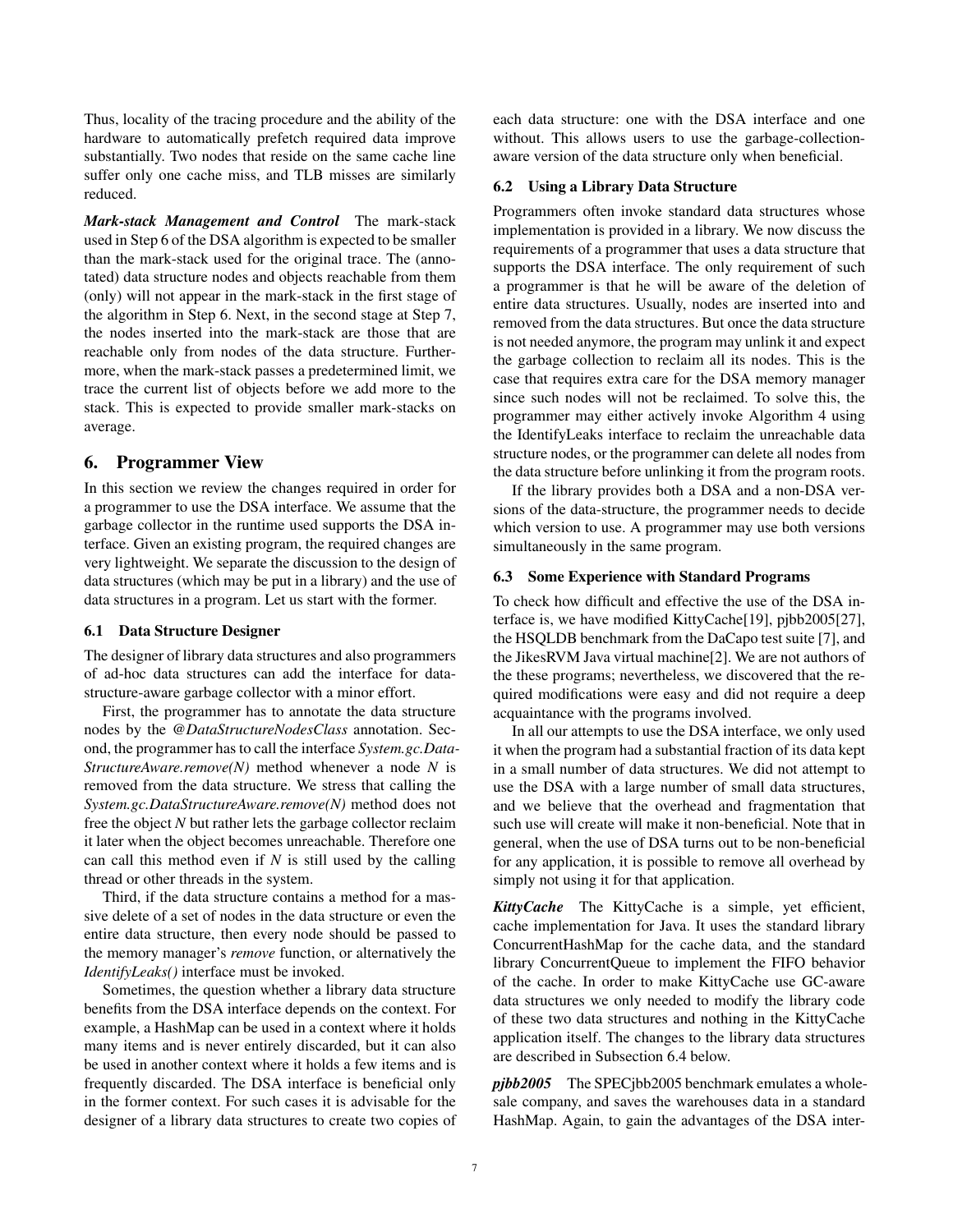face, we modified the library code for the HashMap data structure.

The pseudo SPECjbb2005 (pjbb2005) is a small modification for the research community, which fixes the number of warehouses and measures running time for a specific workload instead of throughput. Additionally, it runs the benchmark multiple times to warm up the JIT compiler and measure only the last iteration. After each iteration, the data structure is discarded without freeing its entries. For this application one more modification was required to make it work with the DSA interface. To avoid going over the data structures and applying a remove notification for each node, we added a call to *IdentifyLeaks* at the end of each such iteration. This amounts to adding a single line of code to the benchmark itself. (A similar line would be needed also if we were using the original SPECjbb2005 benchmark. It would deal with entire data structure deletions at the end of each warmup phase.)

*HSQLDB* The HSQLDB is a SQL database written in Java. The HSQLDB benchmark in the DaCapo 2006 suite tests the database performance. Most of the database data is stored in a tree-like structure, a custom (and rather complex) data structure. Yet, adding garbage collection awareness was simplified by the fact that the main data structure node has a delete function which is called by the original code in an orderly fashion whenever a node is deleted. We annotated the data structure node class, and called the memory manager remove inside the (already existing) database delete function. Only two lines were added to the database code.

Similarly to pjbb2005, the entire data structure is discarded in each iteration. Thus, we used the *IdentifyLeaks* interface before each iteration started.

The newer DaCapo 2009 test suite contains another benchmark that tests the performance of a different SQL database called h2. The h2 database uses a different tree-like structure to store its data. Still, it already contains a delete function, so applying the DSA interface to this database was as easy as applying it to the HSQLDB database. Although we could easily modify this benchmark to be GC-aware, we ended up not measuring its performance because the Jikes RVM could not execute this benchmark.

*JikesRVM* The JikesRVM uses a library version of Linked-HashMap for organizing the ZipEntries. The LinkedHashMap forms a substantial data structure for Jikes RVM. This data structure is used (to the best of our understanding) to handle entries in the executed Jar file. We modified the library implementation of LinkedHashMap to be GC-aware. Library modifications are discussed in Section 6.4.

In addition, for the JikesRVM, it turned out to be useful to also annotate the ZipEntry objects themselves (the objects that the hash nodes reference). These nodes are not linked in a data structure of their own, yet, they are deleted only when their parent (a hash node) is deleted and so there is a well defined point in the program when such a node gets unlinked from the data structure that references it. These nodes typically become unreachable shortly after their parent node in the hash data structure gets deleted. We had to identify a couple of places where a node is allocated and not inserted to the data structure (e.g. cloning a node). For these allocation points we cleared the member bit immediately after allocating the node. This was slightly more complex (but still only a few hours of work), and required the modification of 4 lines of code in Jikes RVM.

#### 6.4 Some Experience with Standard Data Structures

For data structure examples, we have transformed several data structures from the classpath GNU project (version 0.97.2) to fit the DSA interface. The changes for HashMap include three lines of code. The modified code can be shortly presented in a diff-like syntax.

```
+@DataStructureNodesClass
static class HashEntry<K, V> extends
public V remove(Object key){
  if(equals(key, e.key)){
+ System.gc.DataStructureAware.remove(e);
public void clear(){
  Arrays.fill(buckets, null);
  size=0;
+ System.gc.DataStructureAware.IdentifyLeaks();
```
The changes to the LinkedHashMap, TreeMap and LinkedList are very similar, and we do not present them here. It was possible to use a simple inspection of method names in order to determine the code locations where nodes are removed. In the TreeMap data structure, nodes are removed in a dedicated function, which makes the modification even simpler.

We also modified the ConcurrentHashMap and ConcurrentQueue from the classpath GNU (version 0.99.1-pre). Special care was needed in the rehash function of ConcurrentHashMap since objects are cloned. In the ConcurrentQueue data structure, special care was taken to call remove on the data structure sentinel. These changes took us few hours to identify without prior acquaintance with the data structure, and we assume that a programmer of a custom data structure will be able to identify these places even more easily.

In all our modifications of a library data-structures, we generated a copy of the original data structure implementation and added the DSA interface to the copy. We then used the copy whenever we needed to use the interface.

#### 6.5 Shortcoming of our algorithm

For some programs we were not able to improve performance using our interface. We note two main reasons for that.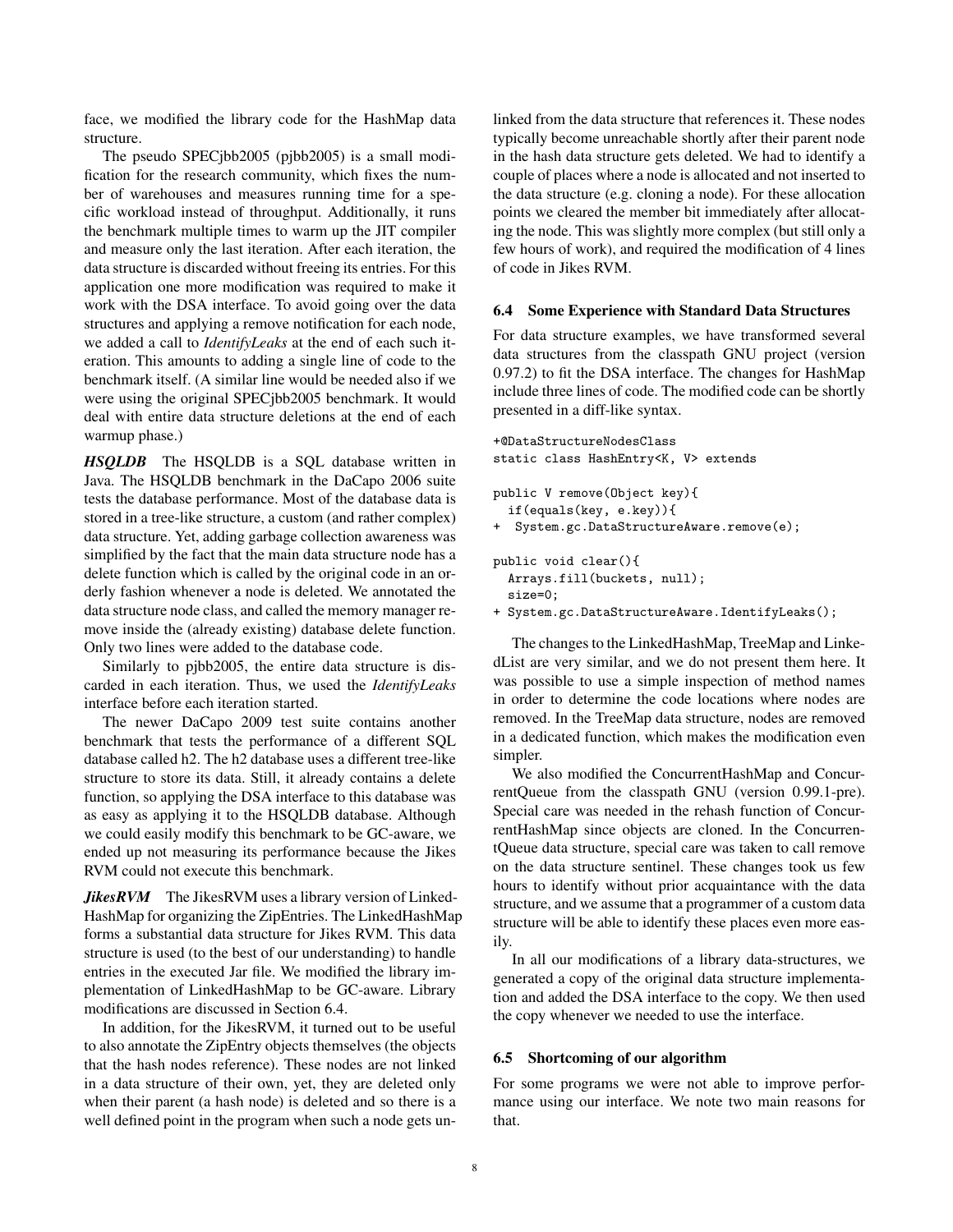- 1. The program has no dominant data structure. This is the case for most of the DaCapo benchmarks.
- 2. The program uses a custom data structure without a clear interface (no remove function). An example to the above is the PMD benchmark in the DaCapo suite 2009. There exists a dominant data structure, whose nodes are objects of the *pmd.ast.Token* class. However, its data-structure pointers are public, and are modified in many code locations. We cannot tell if the programmers of PMD have invariants in mind that help identify code locations in which a node is removed, or whether they would also find it difficult to identify these locations.

# 7. Adaptation for the Immix Memory Manager

We have implemented the DSA interface and algorithm on top of the JikesRVM [2] environment version 3.1.3. Initially, we used the *basic* memory manager that uses a simple mark sweep garbage collector. However, although the DSA mechanism achieved significant improvement, this memory manager runs very slowly compared to other high performance memory managers. So, we proceeded and implemented our algorithm over the high performance Immix[6] memory manager. This required several modifications that we describe below.

The main issue with the Immix memory manager is that it puts the mark bit in the header of each object and not in an auxiliary table. This complicates the implementation of the DSA algorithm. When the DSA algorithm traces a data structure node, it needs to check whether its children are marked or not. If the mark bit is located in the children headers, the tracing would incur the cost of cache misses over accessing the children, even if both are members of the data structure. Even on a singly-linked list, each child is accessed at least twice, possibly by different threads. Thus, a naive implementation would nullify the memory locality benefit of our algorithm.

A possible solution is to identify the children which are data structure objects, and ignore them during the trace. Intuitively this seems correct since nodes are deleted from the data structure by unlinking data structure pointers to them. Thus, pointers from within the data structure to deleted nodes should not exist. However, ignoring children during trace may lead to correctness problems, especially when relying on an untrusted programmer. Instead, in the case of a child that is an annotated object we first check its member bit. If the member bit is on, there is no need to further trace the object, since it will be traced by the DSA tracing. Since the member bits are placed in a side table, checking the member bit usually hits the cache, instead of taking the cache miss over the child.

Another problem is marking all annotated objects prior to root tracing. When the mark bit is placed in the object header, marking all objects requires loading all of them to

| <b>ALGORITHM 5:</b> Tracing procedure for Immix             |
|-------------------------------------------------------------|
| 1 roots locations = Jikes.collectRoots $()$                 |
| barrier(); // same as immix<br>$\overline{2}$               |
| for each annotated block do<br>3                            |
| for each object in the annotated block do<br>4              |
| <b>if</b> member $Bit(object) == true$ then<br>5            |
| Mark object<br>6                                            |
| for each data structure pointer P of the object do<br>7     |
| if memberBit(P)==false then<br>8                            |
| ProcessChild(P) $//$ push to<br>9                           |
| markstack if not marked                                     |
| end<br>10                                                   |
| end<br>11                                                   |
| for each non-data structure pointer P of the<br>12          |
| object do                                                   |
| ProcessChild(P)<br>13                                       |
| end<br>14                                                   |
| end<br>15                                                   |
| <b>if</b> the mark-stack size reaches a predetermined<br>16 |
| <i>bound</i> then                                           |
| Transitively trace local mark-stack.<br>17                  |
| end<br>18                                                   |
| end<br>19                                                   |
| 20 end                                                      |
| 21 Jikes.trace(roots locations) // trace using Immix trace  |
|                                                             |

memory. Therefore, we modify the algorithm in the following way. The algorithm first traces all annotated objects, and then continues with the root tracing. This provides an initial embarrassingly parallel tracing for the data structure node but tracing other nodes on the heap does not get a balancing guarantee. The tracing function, for the case that the mark bit resides in the object header, is presented in Algorithm 5.

Finally, the *IdentifyLeak* tracing procedure cannot go over the side tables (mark bit and member bit) to fix unreachable member nodes. Instead, it needs to go over the nodes themselves and check whether the nodes are alive or not. Since the IdentifyLeak tracing procedure is not called frequently, this modification should not affect the algorithm performance significantly. In our implementation we set the triggering of the *IdentifyLeak* tracing procedure to include only specific invocation of the IdentifyLeaks interface, but not "once-in-a-while" invocation.

An alternative that we did not use is to trace the annotated objects after the Immix tracing loop, but modify the trace to not scan data-structure nodes with a set member bit. The problem is that this adds some performance overhead to the core of the tracing loop and so may reduce performance.

In Algorithm 5 Step 16 the local mark-stack is traced after a predetermined bound, which is a parameter of the algorithm. The value of this parameter represents a tradeoff. A lower value decreases the size of the mark-stack, which is good, but it also reduces the locality advantage for tracing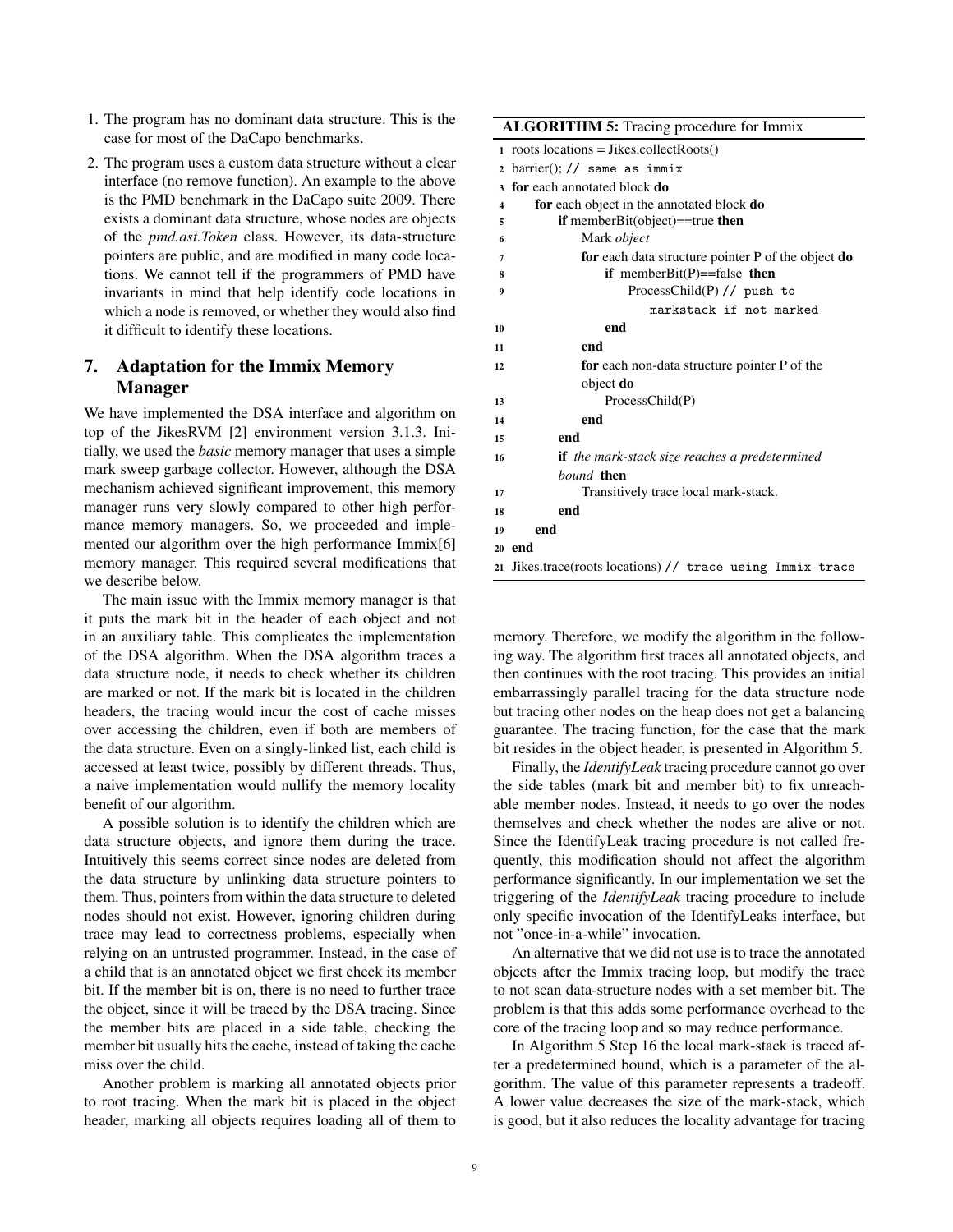consecutive objects, which is not good. In our implementation the mark-stack is traced after scanning all DSA objects that correspond to a single word in the member-bit table.

### 8. Implementation and Evaluation

We compared the DSA collector with the original unmodified Immix memory manager [6]. For the DSA memory manager, the data structure nodes and the member-bit table are part of the heap and are accounted for heap space usage, so the comparison is fair. The measurements were run on two platforms. The first features a single Intel i7 2.2Ghz quad core processor (HyperThreading enabled), an L1 cache (per core) of 32 KB, an L2 cache (per core) of 256 KB, an L3 shared cache of 6 MB, and 4GB RAM. The system ran OS-X 10.9 (Mavericks). The second platform featured 4 AMD Opteron(TM) 6272 2.1GHz processors, each with 16 cores, an L1 cache (per core) of 16K, L2 cache (per core) of 2MB, an L3 cache of 6MB per processor, and 128GB RAM. The machine runs Linux Ubuntu with kernel 3.13.0-36.

For each benchmark we measured performance of the modified benchmark with the DSA memory manager, and the unmodified benchmark with the original Immix collector. For each benchmark we report measurements on different heap sizes. We invoked each benchmark 10 times (10 invocations), and reported the average (arithmetic mean) of their running time and the average of the garbage collection time; the error bars reports 95% confidence interval. To reduce overhead due to the JIT compiler, in each invocation we measured only the 6th iteration, after 5 warm-up executions.

The first benchmark we measured was the HSQLDB benchmark from the DaCapo 2006 suite. The HSQLDB is a SQL database written in Java, and the HSQLDB benchmark test its performance. The changes to the benchmark code were discussed at Section 6. The minimal heap size was 130MB. We ran the program with 1.2x, 1.5x, and 2x heap sizes. The benchmark calls *System.gc()* manually, so garbage collection is invoked before the heap is exhausted and so the performance differences between different heap sizes were negligible. The total running time and total GC time are presented in figure 1. The DSA version improved GC time by 75-76% and overall time by 31-32%.

Next, we present the measurements of the DSA garbage collector behavior with the pseudo SPECjbb2005 benchmark. The pjbb2005 benchmark models a wholesale company with warehouses that serve user's operations. The warehouse data is mostly stored in a HashMap, which we modified in the DSA algorithm; the changes to the benchmark code were discussed at Section 6. We ran the benchmark with 8 warehouses, and fixed 50,000 operations per warehouse. The minimal heap size was 500MB; we ran the program with 1.2x, 1.5x and 2x heap sizes. The total running time and the total GC time are presented in figure 2. The DSA version improved GC time by 24-28% and overall time by 2.8-6%.



Figure 1. Total running time and total GC time (in milliseconds) for *HSQLDB* benchmark. The *x*-axis is the heap size used.



Figure 2. Total running time and total gc time (in milliseconds) for the pjbb2005 benchmark with 8 warehouses and 50,000 transactions per warehouse. The *x*-axis is the heap size used.

We then measured the DSA garbage collector with the KittyCache stress test. It allocates a cache of size 250K entries, and then executes 2,000,000 put commands. We ran the cache with different heap sizes; the minimal heap size was 200MB. The total running time and total GC time for various heap size are presented in figure 3. The DSA version improves GC time by 40-45% and overall time by 4-20%.

For these benchmarks we estimated the mark-stack usage by the baseline and the DSA versions. Accounting the mark-stack exact size requires extensive synchronization. Instead, we noticed that each thread has a local mark-stack and there is a shared pool of local mark-stacks when the local mark-stack is exhausted (denoted work-packets). Thus we measured the number of work-packets in the shared pool. Each work-packet (or local mark-stack) is exactly a single 4K page. While this is not an exact evaluation, it provides the amount of memory reserved for the mark-stack usage and approximates the mark-stack usage. We executed each benchmark 3 times with 1.5x heap size and record the max-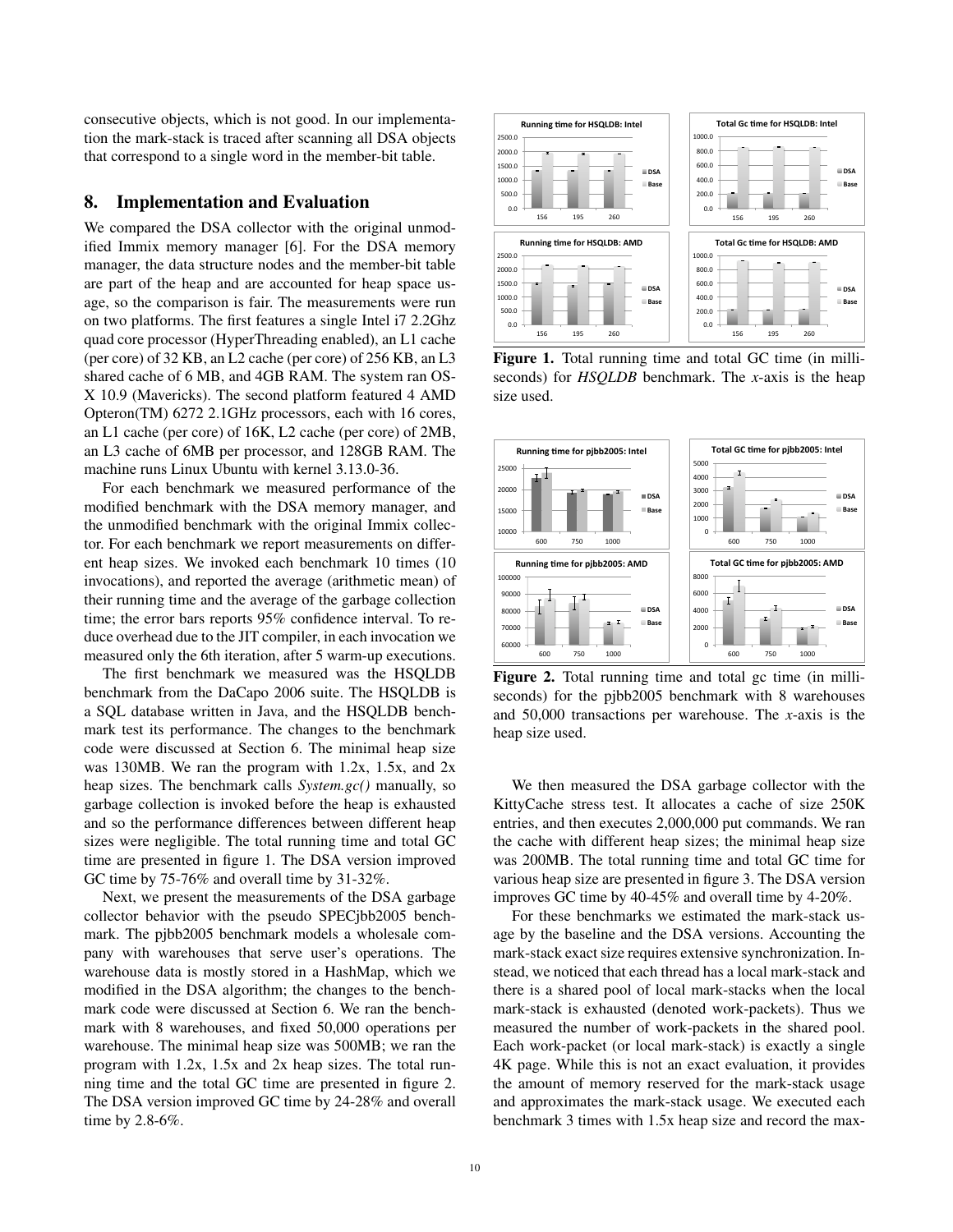

Figure 3. Total running time and total GC time (in milliseconds) for *KittyCache* stress test with 250K entries. The *x*-axis is the heap size used.



Figure 4. Number of work-packets in shared mark-stack.

imum shared pool size in each collection cycle. We then computed the average and standard deviation of the obtained record in the 3 executions and the results are depicted in Figure 4. For the pjbb2005 and kittyCache the mark-stack size was reduced by a factor of 3.85-4.15. For the HSQLDB benchmark the difference is very small, but the mark-stack size is rather small even in the baseline algorithm. The error bars represents standard variant. For the baseline algorithm the variance was very high, meaning that different collection cycles (in the same execution) requires different mark-stack size. In contrast, the variance is much smaller for the DSA memory manager.

Finally, we experimented with the DaCapo benchmark suite 2009. We were able to execute only 6 benchmarks: avrora, luindex, lusearch, sunflow, xalan and pmd. The other benchmarks could not be executed on the JikesRVM Java virtual machine. In avrora, lusearch, and xalan, a data structure used by the JikesRVM Java virtual machine was the dominant data structure. Therefore, we added the DSA interface to the JikesRVM data structure. In the pmd benchmark, a custom data structure is significant. However, the code semantics does not expose a data-structure-like interface, so adding the DSA interface to the data structure requires deeper understanding of the benchmark (if at all possible). Luindex makes an insignificant amount of allocation, and the GC load was low. In sunflow, a dominant data structure is an array of image samples, which is already GC friendly. Therefore, we did not add the DSA interface to any

of the benchmarks in the DaCapo suite 2009, and modified only the JikesRVM internal data structure. For each of these benchmarks, we compared the running times before and after modifying the JikesRVM major data structure. We do the comparison for various heap sizes, namely 1.2x, 1.5x, and 2x of the minimal running heap size. The comparison is depicted in figure 5. For lack of space, the comparison for the AMD machine is not depicted. The average improvement in GC time is 11-16% and the average implemented in overall time is 1-2%.

Note that the pmd benchmark suffers a slowdown due to our modification. The pmd data structure has a linkedlist like structure, thus tracing it is poorly parallelized. A possible explanation to the slowdown is that in the original execution, a single thread traces this data structure while other threads trace other nodes, including the JikesRVM major data structure. In the modified execution, all threads start by scanning the JikesRVM data structure. Only later, a single thread traces the pmd data structure, which explains the slowdown in this case. Indeed, there was no slowdown where the basic memory manager was the mark-sweep and the mark-bits were put in a side table. We stress that we were not able to apply the DSA mechanism to the pmd program, but only to the JikesRVM that executes this program.

#### 9. Related Work

The interactions between applications and garbage collection systems have not been explored much in the literature. Both Java and C# contain an interface for the program to invoke a garbage collection cycle. The use of these functions is usually discouraged. We are unaware of any work that discusses these functions.

An immediate free instruction that can be inserted by the compiler was studied by Cherem and Rugina [9], and Guyer et al. [15]. They suggested a compiler analysis technique that identifies unreachable objects. The compiler inserts an immediate free instruction for these objects, which reduces the number of garbage collection invocations, and improves efficiency. However, the compiler analysis is conservative. In contrast, an analysis of data structures as in this paper is difficult to perform automatically. Triggering garbage collection cycles when the live space is low is beneficial as there are less objects to trace. Buytaert et al. [8] proposed a triggering scheme with a pre-profiling stage that identifies locations of code where it is favorable to initiate garbage collection.

Aftandilian and Guyer [1] proposed a GC-application interface for evaluating user assertions. This interface allows the user to express assertions about heap layout, which the garbage collection evaluates at runtime. Wick and Flatt [29] proposed another GC-application interface for bounding the memory usage of a child processes. This allows the program to launch untrusted child processes without allocating a different heap for each child and without complicating the data transfer between the processes.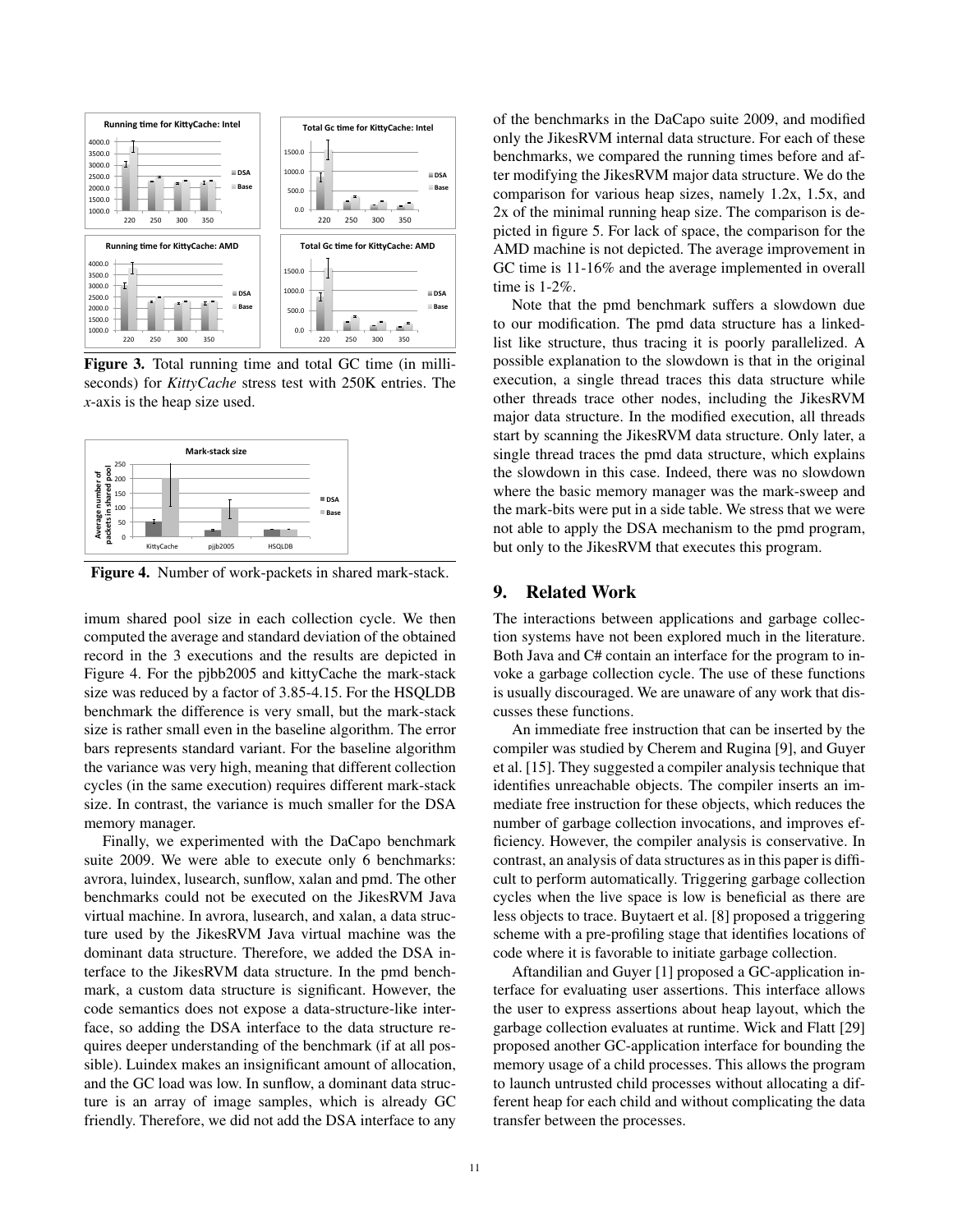

Figure 5. Comparing total running time and gc time for various benchmarks in the DaCapo suite. The figure only present the ratio between the modified JikesRVM and the unmodified Immix. Only a JikesRVM internal data structure was changed.

Recently, Reames and Necula [22] used "freeing hints". This method relies on deletions of all (or almost all) objects being specified by the programmer in the program.

Allocating objects based on their type was suggested by Shuf et al. [25]. They considered a memory manager that places frequently used objects in the young generation. This improved garbage collection locality, eliminated barriers, and improved space efficiency.

Deep heap shapes inherently limit parallelism opportunities. Barabash and Petrank [3] found that deep heap shapes do exist in practice. They also proposed two ideas for overcoming such heap shapes. Subsequently, Eran and Petrank [13] discovered that deep heap shapes are mostly caused by stacks or queues. They proposed a lock free queue implementation with low depth via shortcuts. Their solution does not apply to other linked list structures. The DSA collector eliminates the problem of deep heap shapes for all objects in the annotated data structures.

Avoiding mark-stack overflow was considered by Ossia et al. [21]. They divided the mark-stack into work packets, where every work packet contains a fixed number of objects. This allows the mark-stack to dynamically change its size, and to be dynamically distributed between different threads. It does not eliminate mark-stack overflow in the cases when there is not enough memory for additional work packets. Ugawa et al. [28] attempted to address mark-stack overflow by improving recovery time. Upon an overflow, they record

the set of places where a visited untraced node can reside and use it for faster recovery from the overflow.

# 10. Conclusion

We proposed an interface between a program and the memory manager that allows special treatment for data structures. As data structures are often used to hold much of the program data, a data-structure aware (DSA) garbage collector can use knowledge about data structures in the program to improve performance. Both the program and garbage collector benefit from improved locality, and additionally the garbage collector benefits from improved scalability and a lower use of the mark-stack. We have demonstrated the ease of use for our interface and its effectiveness by using it with several data structures from the standard Java *java.util* package, as well as with the pSPECjbb2005 benchmark, the KittyCache program, and the JikesRVM Java virtual machine. The use of the interface only required a handful of modifications in the code and the performance improvements for the garbage collection and the program were dramatic. The KittyCache benchmark overall running time was improved by 4-20%; the pSPECjbb2005 benchmark overall running time was improved by 2.8-6%; the HSQLDB benchmark overall running time was improved by  $31 - 32\%$ ; the DaCapo benchmarks, running over the JikesRVM that uses the DSA interface, were improved by 1-2% on average.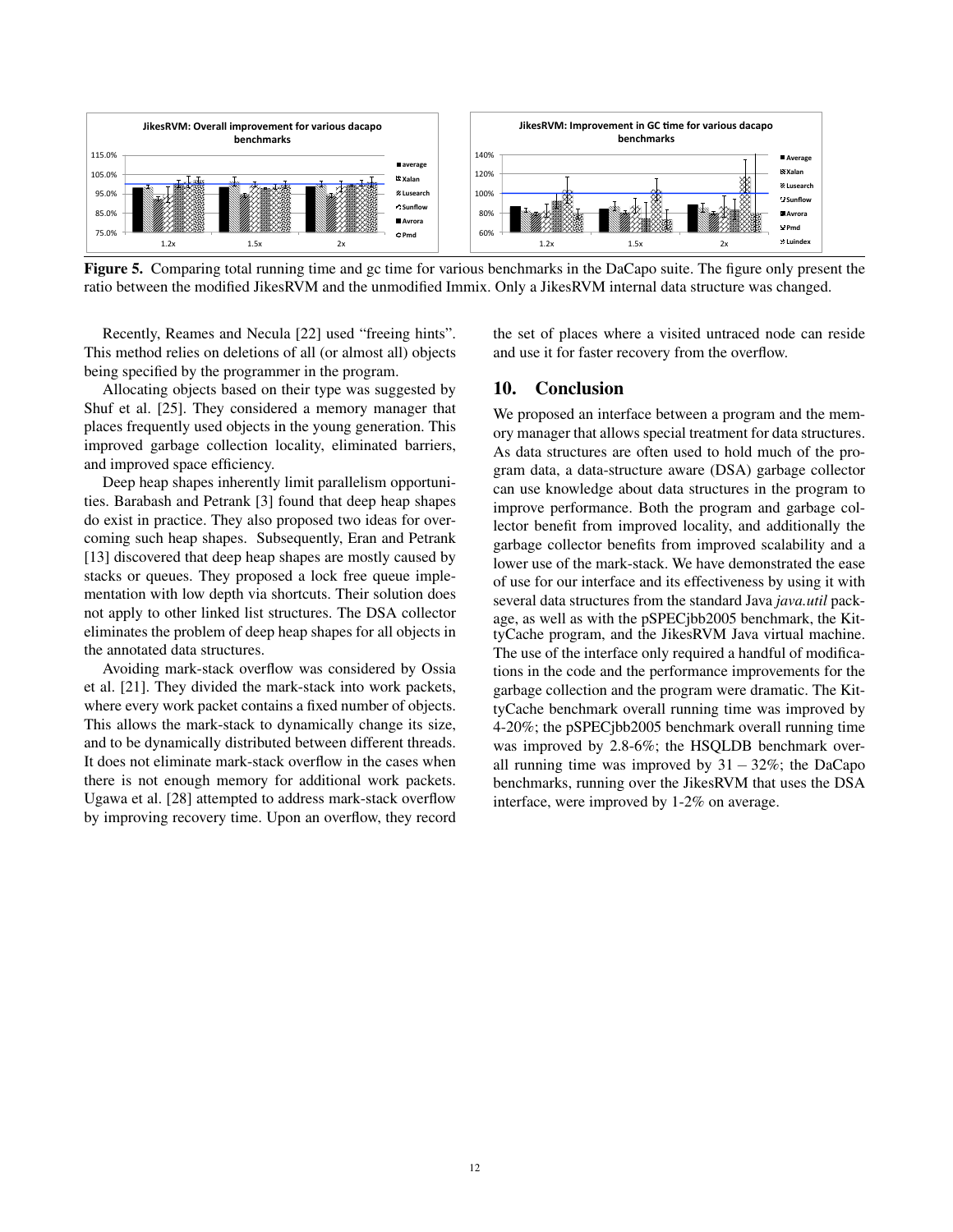### References

- [1] E. E. Aftandilian and S. Z. Guyer. Gc assertions: using the garbage collector to check heap properties. In *PLDI*, pages 235–244, 2009.
- [2] B. Alpern, C. R. Attanasio, J. J. Barton, M. G. Burke, P. Cheng, J.-D. Choi, A. Cocchi, S. J. Fink, D. Grove, M. Hind, S. F. Hummel, D. Lieber, V. Litvinov, M. Mergen, T. Ngo, J. R. Russell, V. Sarkar, M. J. Serrano, J. Shepherd, S. Smith, V. C. Sreedhar, H. Srinivasan, and J. Whaley. The jalapeno virtual machine. *IBM Systems Journal*, 39(1):211– 238, 2000.
- [3] K. Barabash and E. Petrank. Tracing garbage collection on highly parallel platforms. In *ISMM*, pages 1–10. ACM, 2010.
- [4] K. Barabash, O. Ben-Yitzhak, I. Goft, E. K. Kolodner, V. Leikehman, Y. Ossia, A. Owshanko, and E. Petrank. A parallel, incremental, mostly concurrent garbage collector for servers. *ACM Transactions on Programming Languages and Systems*, 27(6):1097–1146, 2005.
- [5] S. M. Blackburn and K. S. McKinley. Ulterior reference counting: Fast garbage collection without a long wait. In *OOPSLA*, volume 38, pages 344–358. ACM, 2003.
- [6] S. M. Blackburn and K. S. McKinley. Immix: a mark-region garbage collector with space efficiency, fast collection, and mutator performance. In *PLDI*, volume 43, pages 22–32. ACM, 2008.
- [7] S. M. Blackburn, R. Garner, C. Hoffmann, A. M. Khang, K. S. McKinley, R. Bentzur, A. Diwan, D. Feinberg, D. Frampton, S. Z. Guyer, et al. The dacapo benchmarks: Java benchmarking development and analysis. In *ACM Sigplan Notices*, volume 41, pages 169–190. ACM, 2006.
- [8] D. Buytaert, K. Venstermans, L. Eeckhout, and K. De Bosschere. Gch: Hints for triggering garbage collections. In *Transactions on High-Performance Embedded Architectures and Compilers I*, pages 74–94. Springer, 2007.
- [9] S. Cherem and R. Rugina. Compile-time deallocation of individual objects. In *ISMM*, pages 138–149. ACM, 2006.
- [10] J. E. Cook, A. L. Wolf, and B. G. Zorn. A highly effective partition selection policy for object database garbage collection. *Transactions on Knowledge and Data Engineering*, 10 (1):153–172, 1998.
- [11] D. Detlefs and T. Printezis. A generational mostly-concurrent garbage collector. Technical report, Sun Microsystems, 2000.
- [12] T. Domani, E. K. Kolodner, and E. Petrank. A generational on-the-fly garbage collector for java. In *PLDI*, volume 35, pages 274–284. ACM, 2000.
- [13] H. Eran and E. Petrank. A study of data structures with a deep heap shape. In *MSPC*. ACM, 2013.
- [14] R. Garner, S. M. Blackburn, and D. Frampton. Effective prefetch for mark-sweep garbage collection. In *ISMM*, pages 43–54. ACM, 2007.
- [15] S. Z. Guyer, K. S. McKinley, and D. Frampton. Free-me: a static analysis for automatic individual object reclamation. *PLDI*, pages 364–375, 2006.
- [16] M. Hertz, Y. Feng, and E. D. Berger. Garbage collection without paging. In *PLDI*, volume 40, pages 143–153. ACM, 2005.
- [17] M. Hicks, G. Morrisett, D. Grossman, and T. Jim. Experience with safe manual memory-management in cyclone. In *ISMM*, pages 73–84. ACM, 2004.
- [18] H. Kermany and E. Petrank. The compressor: concurrent, incremental, and parallel compaction. In *PLDI*, pages 354– 363, 2006.
- [19] KittyCache. Kittycache. https://code.google.com/p/kittycache/, 2009.
- [20] Y. Levanoni and E. Petrank. An on-the-fly reference counting garbage collector for java. In *OOPSLA*, pages 367–380, 1999.
- [21] Y. Ossia, O. Ben-Yitzhak, I. Goft, E. K. Kolodner, V. Leikehman, and A. Owshanko. A parallel, incremental and concurrent gc for servers. In *PLDI*, pages 129–140, 2002.
- [22] P. Reames and G. Necula. Towards hinted collection: annotations for decreasing garbage collector pause times. In *ISMM*, pages 3–14. ACM, 2013.
- [23] N. Sachindran, J. E. B. Moss, and E. D. Berger.  $mc^2$ : highperformance garbage collection for memory-constrained environments. *OOPSLA*, 39(10):81–98, 2004.
- [24] R. Shahriyar, S. M. Blackburn, X. Yang, and K. S. McKinley. Taking off the gloves with reference counting immix. In *OOPSLA*, pages 93–110, 2013.
- [25] Y. Shuf, M. Gupta, R. Bordawekar, and J. P. Singh. Exploiting prolific types for memory management and optimizations. *Proceedings of the 29th ACM SIGPLAN-SIGACT symposium on Principles of programming languages*, pages 295–306, 2002.
- [26] F. Siebert. Limits of parallel marking collection. In *ISMM*, pages 21–29. ACM, 2008.
- [27] SPEC. Specjbb2005. http://www.spec.org/jbb2005/, 2005.
- [28] T. Ugawa, H. Iwasaki, and T. Yuasa. Improvements of recovery from marking stack overflow in mark sweep garbage collection. *IPSJ Online Transactions*, 5, 2012.
- [29] A. Wick and M. Flatt. Memory accounting without partitions. In *ISMM*, pages 120–130. ACM, 2004.
- [30] X. Yang, S. M. Blackburn, D. Frampton, J. B. Sartor, and K. S. McKinley. Why nothing matters: the impact of zeroing. In *OOPSLA*, volume 46, pages 307–324. ACM, 2011.